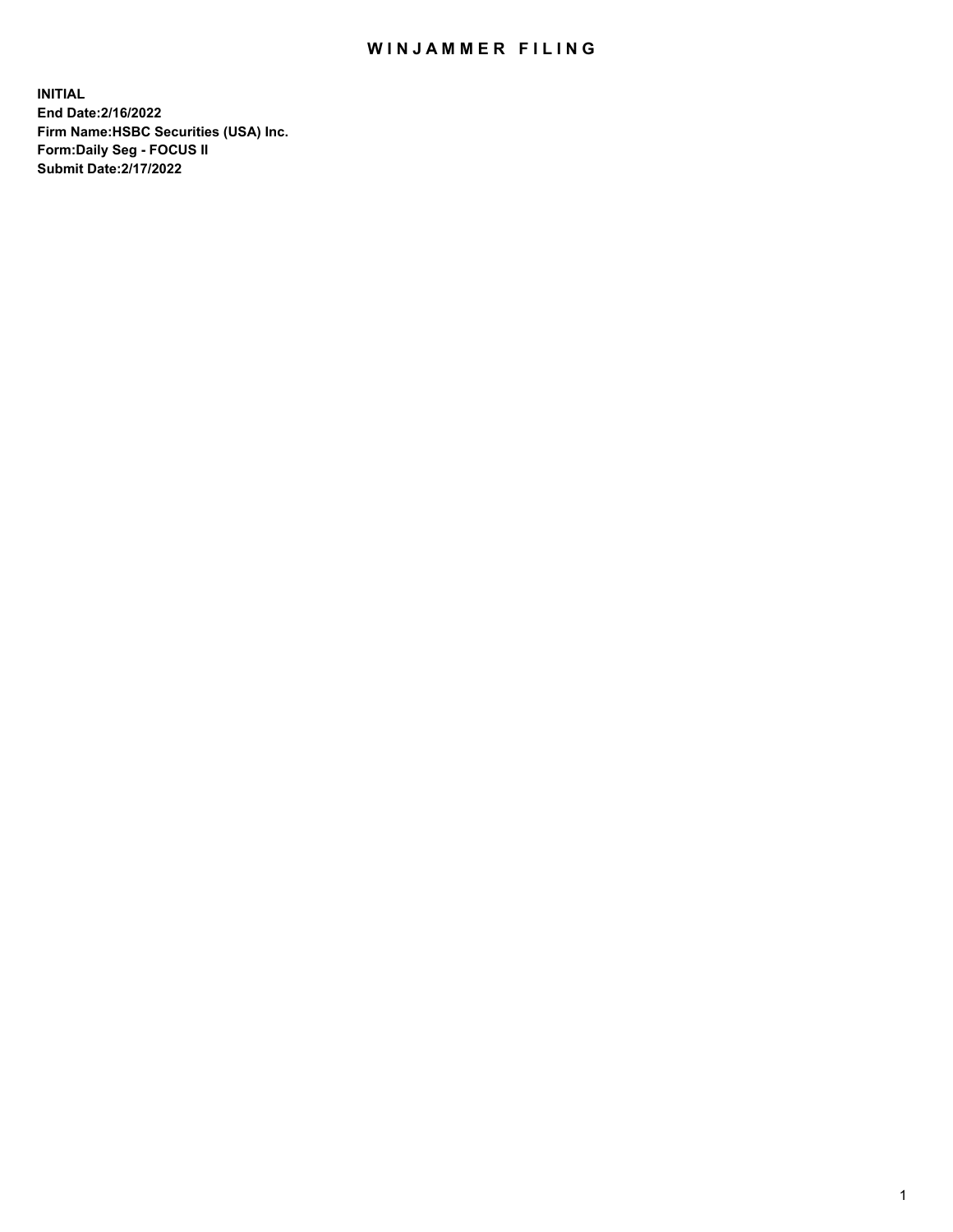**INITIAL End Date:2/16/2022 Firm Name:HSBC Securities (USA) Inc. Form:Daily Seg - FOCUS II Submit Date:2/17/2022 Daily Segregation - Cover Page**

| Name of Company                                                                                                                                                                                                                                                                                                                | <b>HSBC Securities (USA) Inc.</b>                                          |
|--------------------------------------------------------------------------------------------------------------------------------------------------------------------------------------------------------------------------------------------------------------------------------------------------------------------------------|----------------------------------------------------------------------------|
| <b>Contact Name</b>                                                                                                                                                                                                                                                                                                            | <b>Michael Vacca</b>                                                       |
| <b>Contact Phone Number</b>                                                                                                                                                                                                                                                                                                    | 212-525-7951                                                               |
| <b>Contact Email Address</b>                                                                                                                                                                                                                                                                                                   | michael.vacca@us.hsbc.com                                                  |
| FCM's Customer Segregated Funds Residual Interest Target (choose one):<br>a. Minimum dollar amount: ; or<br>b. Minimum percentage of customer segregated funds required:%; or<br>c. Dollar amount range between: and; or<br>d. Percentage range of customer segregated funds required between: % and %.                        | 96,000,000<br>$\underline{\mathbf{0}}$<br>0 <sub>0</sub><br>0 <sub>0</sub> |
| FCM's Customer Secured Amount Funds Residual Interest Target (choose one):<br>a. Minimum dollar amount: ; or<br>b. Minimum percentage of customer secured funds required:%; or<br>c. Dollar amount range between: and; or<br>d. Percentage range of customer secured funds required between: % and %.                          | 15,000,000<br><u>0</u><br>0 <sub>0</sub><br>0 <sub>0</sub>                 |
| FCM's Cleared Swaps Customer Collateral Residual Interest Target (choose one):<br>a. Minimum dollar amount: ; or<br>b. Minimum percentage of cleared swaps customer collateral required:% ; or<br>c. Dollar amount range between: and; or<br>d. Percentage range of cleared swaps customer collateral required between:% and%. | 75,000,000<br><u>0</u><br><u>00</u><br>00                                  |

Attach supporting documents CH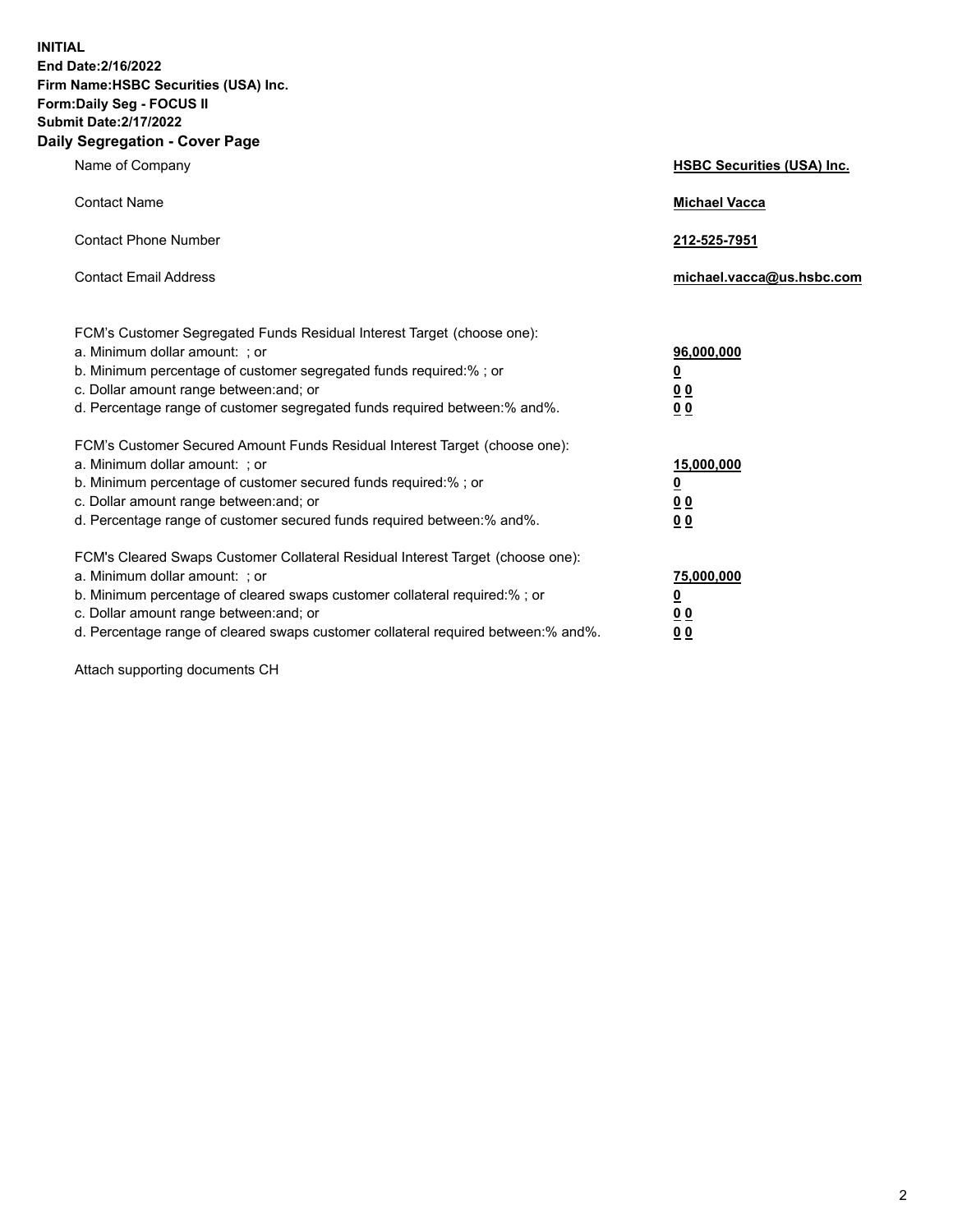**INITIAL End Date:2/16/2022 Firm Name:HSBC Securities (USA) Inc. Form:Daily Seg - FOCUS II Submit Date:2/17/2022 Daily Segregation - Secured Amounts** Foreign Futures and Foreign Options Secured Amounts Amount required to be set aside pursuant to law, rule or regulation of a foreign government or a rule of a self-regulatory organization authorized thereunder 1. Net ledger balance - Foreign Futures and Foreign Option Trading - All Customers A. Cash **71,981,236** [7315] B. Securities (at market) **50,483,500** [7317] 2. Net unrealized profit (loss) in open futures contracts traded on a foreign board of trade **25,760,433** [7325] 3. Exchange traded options a. Market value of open option contracts purchased on a foreign board of trade **0** [7335] b. Market value of open contracts granted (sold) on a foreign board of trade **0** [7337] 4. Net equity (deficit) (add lines 1. 2. and 3.) **148,225,169** [7345] 5. Account liquidating to a deficit and account with a debit balances - gross amount **8,117,362** [7351] Less: amount offset by customer owned securities **-8,117,188** [7352] **174** [7354] 6. Amount required to be set aside as the secured amount - Net Liquidating Equity Method (add lines 4 and 5) 7. Greater of amount required to be set aside pursuant to foreign jurisdiction (above) or line 6. FUNDS DEPOSITED IN SEPARATE REGULATION 30.7 ACCOUNTS 1. Cash in banks A. Banks located in the United States **9,950,855** [7500] B. Other banks qualified under Regulation 30.7 **0** [7520] **9,950,855** [7530] 2. Securities A. In safekeeping with banks located in the United States **50,483,500** [7540] B. In safekeeping with other banks qualified under Regulation 30.7 **0** [7560] **50,483,500** [7570] 3. Equities with registered futures commission merchants A. Cash **0** [7580] B. Securities **0** [7590] C. Unrealized gain (loss) on open futures contracts **0** [7600]

- D. Value of long option contracts **0** [7610] E. Value of short option contracts **0** [7615] **0** [7620]
- 4. Amounts held by clearing organizations of foreign boards of trade
	- A. Cash **0** [7640]
	- B. Securities **0** [7650]
	- C. Amount due to (from) clearing organization daily variation **0** [7660]
	- D. Value of long option contracts **0** [7670]
	- E. Value of short option contracts **0** [7675] **0** [7680]
- 5. Amounts held by members of foreign boards of trade
	- A. Cash **102,240,434** [7700]
	- B. Securities **0** [7710]
	- C. Unrealized gain (loss) on open futures contracts **25,760,433** [7720]
	- D. Value of long option contracts **0** [7730]
	- E. Value of short option contracts **0** [7735] **128,000,867** [7740]
- 6. Amounts with other depositories designated by a foreign board of trade **0** [7760]
- 7. Segregated funds on hand **0** [7765]
- 8. Total funds in separate section 30.7 accounts **188,435,222** [7770]
- 9. Excess (deficiency) Set Aside for Secured Amount (subtract line 7 Secured Statement Page 1 from Line 8)
- 10. Management Target Amount for Excess funds in separate section 30.7 accounts **15,000,000** [7780]
- 11. Excess (deficiency) funds in separate 30.7 accounts over (under) Management Target **25,209,879** [7785]

**0** [7305]

**148,225,343** [7355]

**148,225,343** [7360]

**40,209,879** [7380]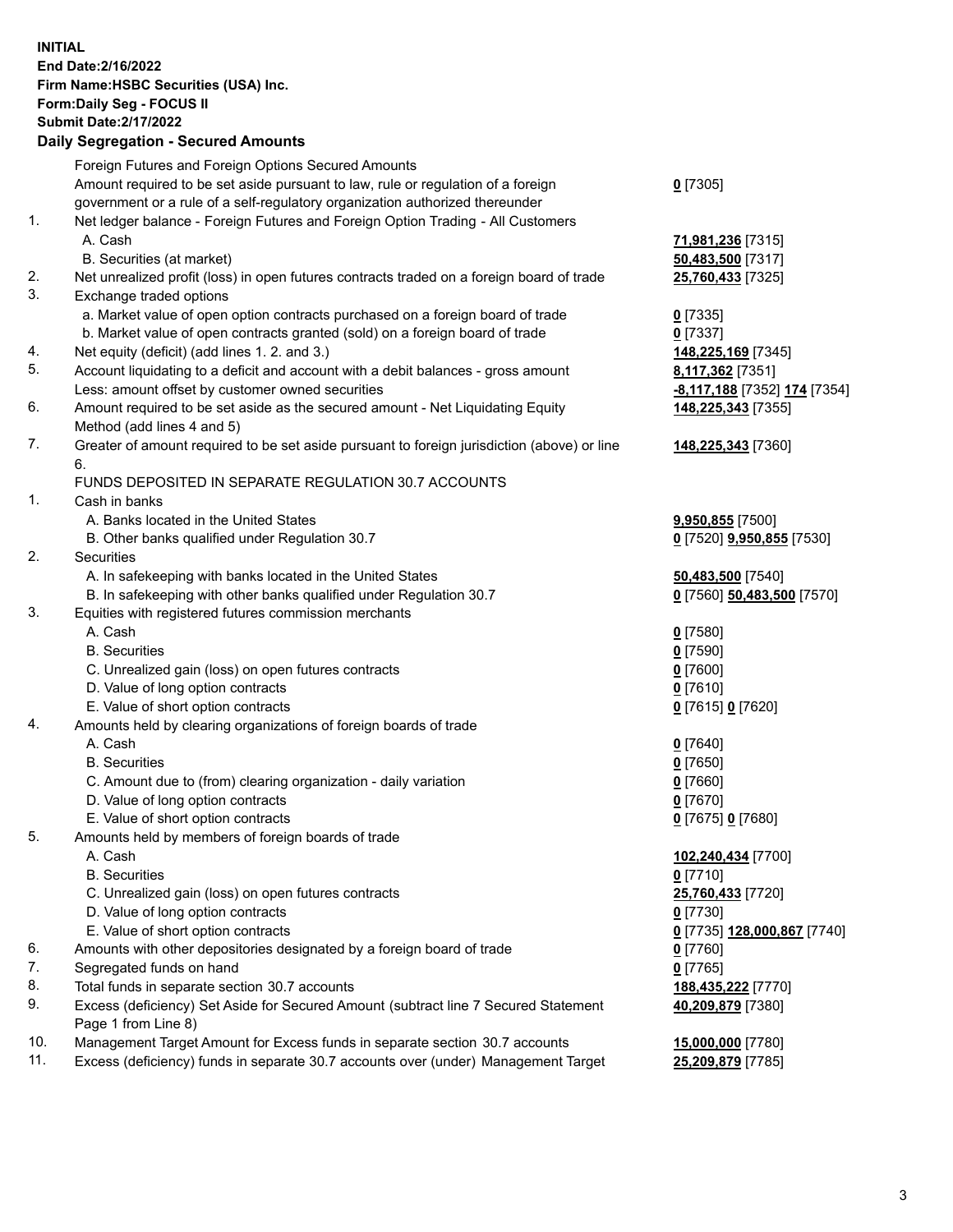**INITIAL End Date:2/16/2022 Firm Name:HSBC Securities (USA) Inc. Form:Daily Seg - FOCUS II Submit Date:2/17/2022 Daily Segregation - Segregation Statement** SEGREGATION REQUIREMENTS(Section 4d(2) of the CEAct) 1. Net ledger balance A. Cash **3,094,317,198** [7010] B. Securities (at market) **811,899,920** [7020] 2. Net unrealized profit (loss) in open futures contracts traded on a contract market **-942,971,595** [7030] 3. Exchange traded options A. Add market value of open option contracts purchased on a contract market **1,946,459,365** [7032] B. Deduct market value of open option contracts granted (sold) on a contract market **-342,554,742** [7033] 4. Net equity (deficit) (add lines 1, 2 and 3) **4,567,150,146** [7040] 5. Accounts liquidating to a deficit and accounts with debit balances - gross amount **12,691,021** [7045] Less: amount offset by customer securities **-12,603,313** [7047] **87,708** [7050] 6. Amount required to be segregated (add lines 4 and 5) **4,567,237,854** [7060] FUNDS IN SEGREGATED ACCOUNTS 7. Deposited in segregated funds bank accounts A. Cash **13,076,261** [7070] B. Securities representing investments of customers' funds (at market) **0** [7080] C. Securities held for particular customers or option customers in lieu of cash (at market) **52,219,242** [7090] 8. Margins on deposit with derivatives clearing organizations of contract markets A. Cash **2,088,703,130** [7100] B. Securities representing investments of customers' funds (at market) **19,933,756** [7110] C. Securities held for particular customers or option customers in lieu of cash (at market) **733,903,644** [7120] 9. Net settlement from (to) derivatives clearing organizations of contract markets **136,225,651** [7130] 10. Exchange traded options A. Value of open long option contracts **1,946,459,365** [7132] B. Value of open short option contracts **-342,554,742** [7133] 11. Net equities with other FCMs A. Net liquidating equity **299,745** [7140] B. Securities representing investments of customers' funds (at market) **0** [7160] C. Securities held for particular customers or option customers in lieu of cash (at market) **23,957,031** [7170] 12. Segregated funds on hand **1,820,003** [7150] 13. Total amount in segregation (add lines 7 through 12) **4,674,043,086** [7180] 14. Excess (deficiency) funds in segregation (subtract line 6 from line 13) **106,805,232** [7190] 15. Management Target Amount for Excess funds in segregation **96,000,000** [7194] 16. Excess (deficiency) funds in segregation over (under) Management Target Amount **10,805,232** [7198]

Excess